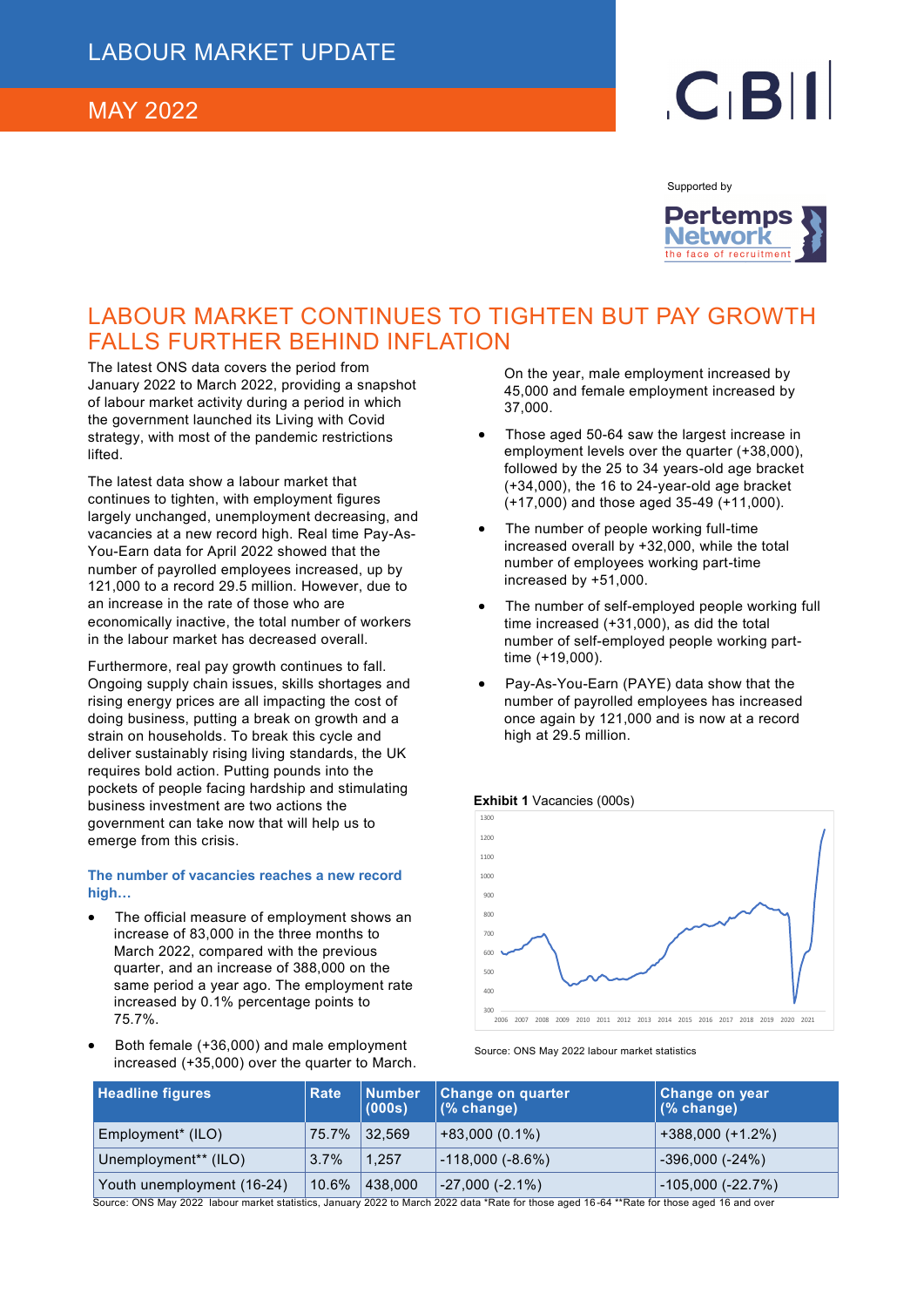**Exhibit 2** Employment vs actual weekly hours worked (millions)



Source: ONS May 2022 labour market statistics

- In a further sign of a tightening labour demand, there were an estimated 1.295 million vacancies in the three months from February 2022 to April 2022, but the rate of growth in vacancies continued to slow down. This is the ninth consecutive month that the three-month vacancy average stands at over one million.
- 7 of the 18 industry sectors are showing record high vacancies. The largest number of jobs available are in human health and social care (212,000) and the accommodation and food services activities (171,000).
- The total number of hours worked increased on the quarter to 1.041 million, a 1.4% increase on the quarter and up on the year by 9.6%. However, this is still below pre-pandemic levels.

#### **…while unemployment continues to fall**

- Official data show that, in the three months to March 2022, unemployment decreased by 118,000 to stand at 1.25 million. The unemployment rate stood at 3.7%, a decrease of 0.3% points on the previous quarter. There are 396,000 fewer unemployed people than in the same period a year ago.
- The number of those who are economically inactive increased by 65,000 compared to the previous quarter, with 6,000 more people economically inactive now than the same time last year.

The inactivity rate slightly increased for the sixth quarter in a row to at 21.4% - up by 0.1% points on the previous quarter. This has been driven mainly by people who have caring responsibilities, retired or have long-term illnesses.

### **Wage growth continues to fall behind inflation**

- In the three months to March, nominal regular pay growth stood at 4.8% in the private sector (up by 0.2% points on February) and at 1.8% in the public sector, (down by 0.3% points on February).
- Across the different sectors, nominal annual regular pay growth was strongest in wholesaling, retailing & hospitality (+6.4% - up by 0.8% points), followed by finance (+5.7% - down by 0.4% points), and services (up +4.4% - no change on the previous quarter). Construction (+4.1% up by 1.0% points) and manufacturing (+2.6% up by 0.1% points) also showed growth in nominal annual regular pay.
- Real regular pay growth (excl. bonuses and adjusting for CPIH inflation) dropped by -0.2% on the quarter (on the less volatile three-month rolling basis) – and is now at -1.2% on the year and the lowest since November 2013.
- Real regular pay for single-month changes year on year (excl. bonuses and adjusting for CPIH inflation) dropped to -1.9%, down from 0.7% in February.

**Exhibit 3 PAYE real time data vs official employment data (millions)** 



Source: ONS May 2022 labour market statistics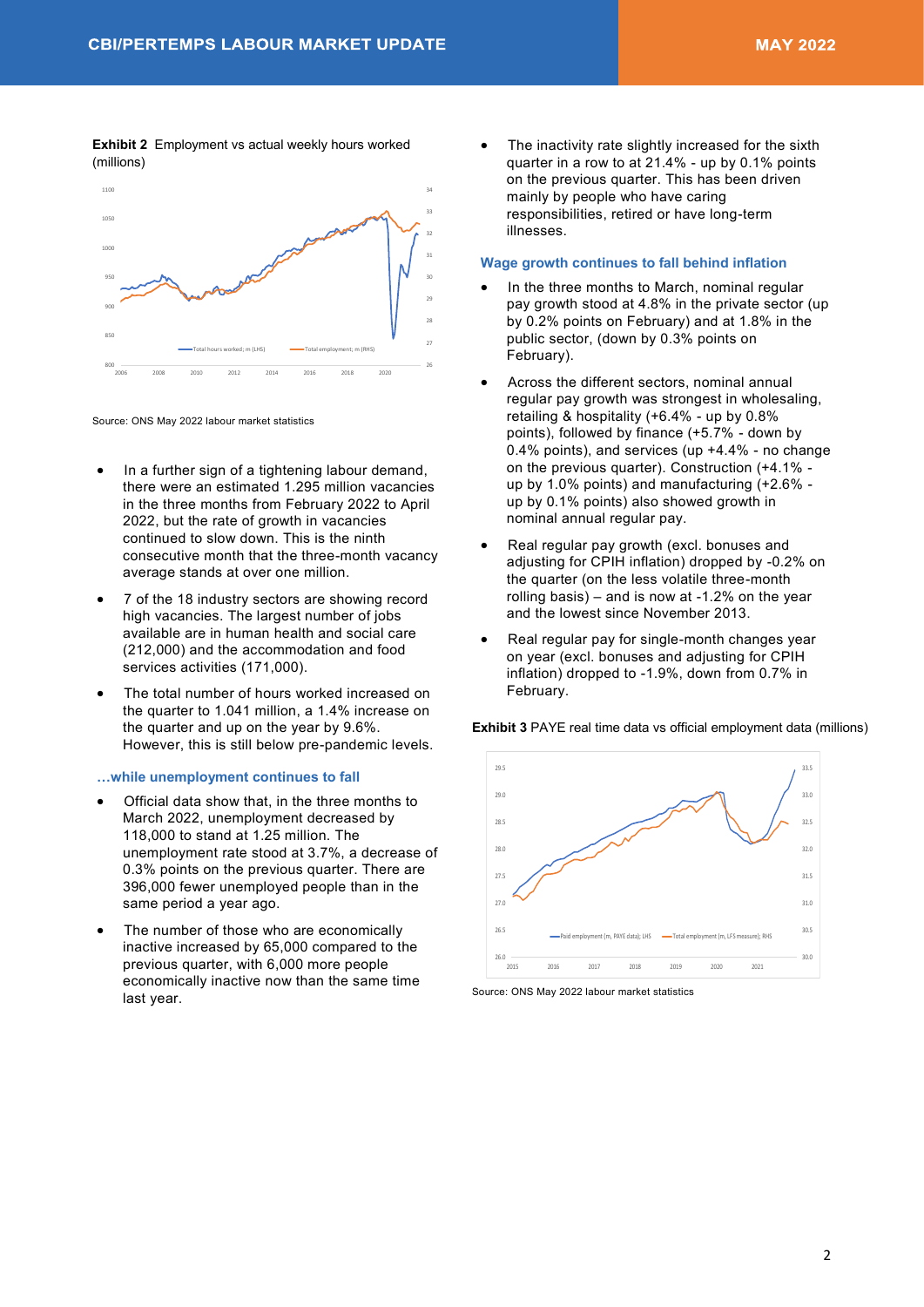**Exhibit 4** Real regular pay and nominal regular pay growth **Exhibit 6** Redundancy rate (%) (%) 3-month average



Source: ONS May 2022 labour market statistics

#### **The regions and nations saw a mixed bag in employment levels...**

- In the three months to March 2022, employment increased in the West Midlands (+45,000), in the South East (+37,000), Scotland (+36,000), the East Midlands (+29,000), the North East (+13,000), and Northern Ireland (+13,000).
- Employment remained broadly unchanged in the South West (+6,000), Yorkshire and the Humber (+3,000), and Wales (-8,000).
- The regions that saw a drop in employment level were the East (-35,000), London (-34,000), and the North West (-22,000).



Source: ONS May 2022 labour market statistics

**Exhibit 5** Unemployment rate (%)



#### **…while unemployment decreased in most regions and nations**

- In the three months to March 2022, unemployment decreased in the South East (-32,000), London (- 25,000), Scotland (-24,000), the East Midlands (- 18,000), and the North West (-13,000).
- Unemployment levels remained broadly unchanged in the East (+9,000), Yorkshire and the Humber (+5,000), the South West (+1,000), Wales (-2,000), Northern Ireland (-3,000), the North East (-7,000).

The next labour market update will be published on **14 June 2022**.